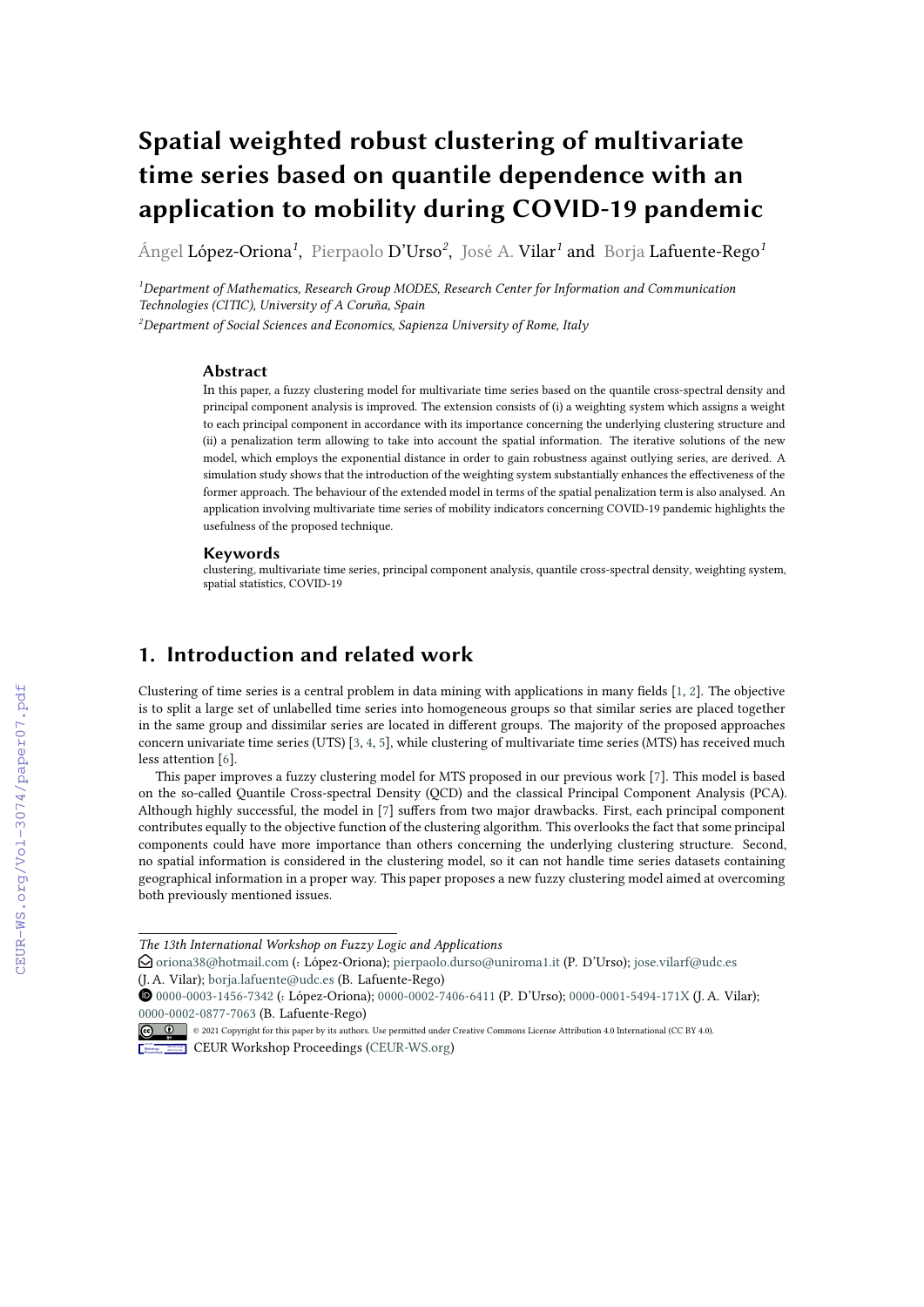In Section [2,](#page-1-0) the procedure presented in [\[7\]](#page-8-0) is concisely revised and its weighted version is introduced. A brief numerical experiment is carried out in order to show why introducing a weighting system in the principal components space is advantageous. Section [3](#page-3-0) describes the new proposed model, in which spatial information is taken into account. A simple simulation study is performed to assess the behaviour of the procedure. In Section [4,](#page-5-0) the technique is applied to a dataset of mobility concerning the COVID-19 pandemic. Section [5](#page-6-0) concludes. Finally, the Appendix contains the derivation of the iterative solutions of the proposed algorithm.

# <span id="page-1-0"></span>**2. Fuzzy clustering models based on the quantile cross-spectral density**

In this section, we first introduce a fuzzy clustering model based on QCD and PCA. Then, we present a modification of this model in which a different weight is given to each principal component. A numerical experiment shows the usefulness of the latter approach.

### **2.1. A fuzzy clustering model based on QCD and PCA**

Let  $\{X_t, t \in \mathbb{Z}\} = \{(X_{t,1}, \ldots, X_{t,d}), t \in \mathbb{Z}\}$  be a *d*-variate real-valued strictly stationary stochastic process. Denote by  $F_j$  the marginal distribution function of  $X_{t,j}$ ,  $j = 1, \ldots, d$ , and by  $q_j(\tau) = F_j^{-1}(\tau)$ ,  $\tau \in [0,1]$ , the corresponding quantile function. Fixed  $l\in\mathbb{Z}$  and an arbitrary couple of quantile levels  $(\tau,\tau')\in[0,1]^2$ , consider the cross-covariance of the indicator functions  $I\{X_{t,j_1}\leq q_{j_1}(\tau)\}$  and  $I\{X_{t+l,j_2}\leq q_{j_2}(\tau')\}$  given by

$$
\gamma_{j_1,j_2}(l,\tau,\tau') = \text{Cov}\left(I\left\{X_{t,j_1} \le q_{j_1}(\tau)\right\}, I\left\{X_{t+l,j_2} \le q_{j_2}(\tau')\right\}\right),\tag{1}
$$

for  $1 \leq j_1, j_2 \leq d$ . Taking  $j_1 = j_2 = j$ , the function  $\gamma_{j,j}(l, \tau, \tau')$ , with  $(\tau, \tau') \in [0, 1]^2$ , so-called quantile autocovariance function (QAF) of lag  $l$ , generalizes the traditional autocovariance function.

In the case of the multivariate process  $\{ \boldsymbol{X}_t, t \in \mathbb{Z} \}$ , we can consider the  $d \times d$  matrix

$$
\Gamma(l,\tau,\tau') = \left(\gamma_{j_1,j_2}(l,\tau,\tau')\right)_{1 \leq j_1,j_2 \leq d},\tag{2}
$$

which jointly provides information about both the cross-dependence (when  $j_1 \neq j_2$ ) and the serial dependence (because the lag  $l$  is considered).

In the same way as the spectral density is the representation in the frequency domain of the autocovariance function, the spectral counterpart for the cross-covariances  $\gamma_{j_1,j_2}(l,\tau,\tau')$  can be introduced. Under suitable summability conditions (mixing conditions), the Fourier transform of the cross-covariances is well-defined and the *quantile cross-spectral density* is given by

$$
\mathfrak{f}_{j_1,j_2}(\omega,\tau,\tau') = (1/2\pi) \sum_{l=-\infty}^{\infty} \gamma_{j_1,j_2}(l,\tau,\tau') e^{-il\omega},\tag{3}
$$

for  $1 \leq j_1, j_2 \leq d, \omega \in \mathbb{R}$  and  $\tau, \tau' \in [0, 1]$ . Note that  $\mathfrak{f}_{j_1, j_2}(\omega, \tau, \tau')$  is complex-valued.

The quantile cross-spectral density contains information about the general dependence structure of a given stochastic process. For a specific realization of the process, this quantity can be consistently estimated by means of the so-called smoothed CCR-periodogram,  $\hat G^{j_1, j_2}_{T,R} (\omega, \tau, \tau'),$  proposed by [\[8\]](#page-8-1).

Based on previous remarks, a simple dissimilarity measure between two realizations of the  $d$ -variate process (MTS) can be defined as follows. Given the *i*-th MTS,  $\boldsymbol{X}_t^{(i)}$ , consider the set  $G^{(i)} = \{\hat{G}_{T,R}^{j_1,j_2}(\omega,\tau,\tau'), j_1, j_2 =$  $1,\ldots,d,\omega \in \Omega, \tau, \tau' \in \mathcal{T} \},$  where  $\Omega$  is the set of Fourier frequencies and  $\mathcal{T} = \{0.1,0.5,0.9\}$ . Let  $\mathbf{\Psi}^{(i)}$  be the vector formed by concatenating separately the real and imaginary parts of the elements of the set  $G^{(i)}$ . A dissimilarity measure between the series  $X_t^{(1)}$  and  $X_t^{(2)}$  is defined as the squared Euclidean distance between the vectors  $\Psi^{(1)}$  and  $\Psi^{(2)}$ . We call this dissimilarity  $d_{QCD}$ .

The distance measure  $d_{QCD}$  can be used as input to the traditional fuzzy C-medoids algorithm to develop a clustering procedure for MTS. However, the numerical simulations carried out in [\[7\]](#page-8-0) have shown that performing PCA as a preprocessing step frequently improves the effectiveness of the metric  $d_{QCD}$  in a clustering context. More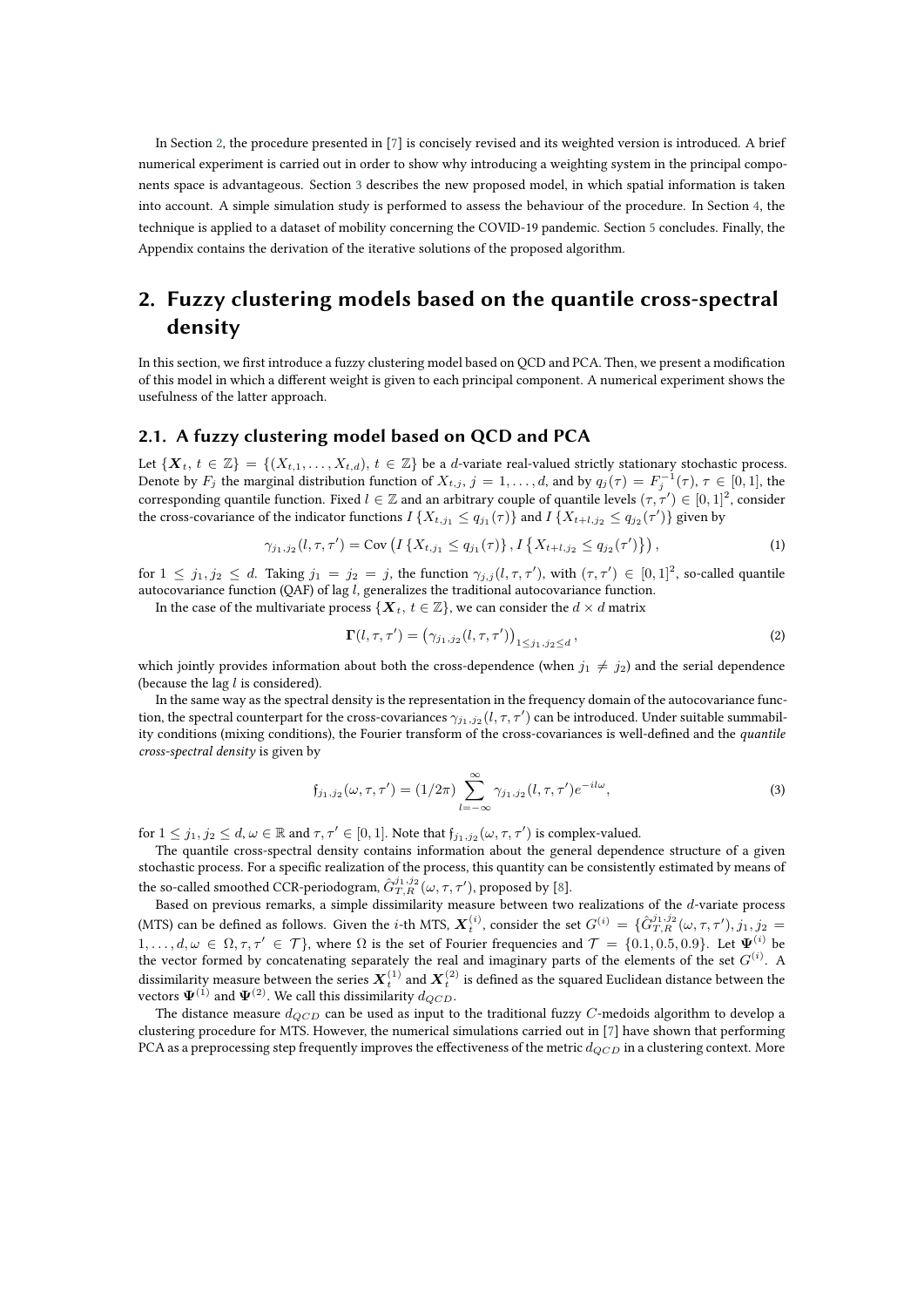precisely, given a set of  $n$  MTS,  $\{\bm X^{(1)}_t,\ldots,\bm X^{(n)}_t\}$ , the previously mentioned QCD-based features are extracted from each series, thus providing the set  $\Psi\,=\,\{\Psi^{(1)},\ldots,\Psi^{(n)}\}.$  These vectors are transformed by means of PCA, obtaining the set of score vectors  $\Psi_{PCA} = \{ \Psi_{PCA}^{(1)}, \dots, \Psi_{PCA}^{(n)} \}$ . The corresponding distance used in the clustering algorithm is  $d_{QCD_{PCA}}(\mathbf{X}_{t}^{(1)}, \mathbf{X}_{t}^{(2)}) = \left\| \Psi_{PCA}^{(1)} - \Psi_{PCA}^{(2)} \right\|$ 2 . From now on, we assume that this is the distance being considered, although the subscript  $PCA$  is removed for the sake of simplicity. It is worth remarking that the use of PCA has been shown to improve the accuracy of clustering algorithms in several contexts [\[9,](#page-8-2) [10,](#page-8-3) [11,](#page-8-4) [12\]](#page-8-5).

The metric  $d_{QCD}$  is used to develop the so-called *QCD-based Fuzzy C-Medoids clustering model* (QCD-FCMd), whose goal is to find the subset of  $\Psi$  of size  $C, \widetilde{\Psi} = \{\widetilde{\Psi}^{(1)}, \ldots, \widetilde{\Psi}^{(C)}\},$  and the  $n \times C$  matrix of fuzzy coefficients,  $U$ , solving the minimization problem

<span id="page-2-0"></span>
$$
\min_{\widetilde{\Psi},U} \sum_{i=1}^{n} \sum_{c=1}^{C} u_{ic}^{m} \left\| \Psi^{(i)} - \widetilde{\Psi}^{(c)} \right\|^{2} \text{ with respect to } \sum_{c=1}^{C} u_{ic} = 1 \,\,\forall i \text{ and } u_{ic} \ge 0,
$$
\n
$$
\tag{4}
$$

where  $u_{ic} \in [0,1]$  represents the membership degree of the *i*-th series in the *c*-th cluster,  $\widetilde{\Psi}^{(c)}$  is the vector of QCD-based features with regards to the medoid series for the cluster c, and  $m > 1$  is a parameter controlling the fuzziness of the partition, usually referred to as fuzziness parameter.

Several hyperparameters have to be selected in the model QCD-FCMd. In particular, the number of clusters,  $C$ , the fuziness parameter,  $m$  and the number of retained principal components,  $p$ , need to be set in advance. We propose to perform hyperparameter selection through a grid search by considering the four internal clustering quality indexes given in [\[13\]](#page-8-6). It is worth mentioning that the model QCD-FCMd was compared in [\[7\]](#page-8-0) with several alternative procedures, clearly outperforming all of them.

Despite its good behaviour, The QCD-FCMd model suffers from a major limitation: all the selected principal components receive the same importance concerning the distances in [\(4\)](#page-2-0), thus ignoring that some principal components often contain more information than others about the underlying clustering structure. Solving the limitations of the QCD-FCMd model is one of the main motivations of the present work.

### **2.2. A weighted fuzzy clustering model based on QCD and PCA**

Consider the set of MTS  $\{\boldsymbol{X}^{(1)}_t,\ldots,\boldsymbol{X}^{(n)}_t\}$  and denote by  $\boldsymbol{\Psi}=\{\boldsymbol{\Psi}^{(1)},\ldots,\boldsymbol{\Psi}^{(n)}\}$  the set of QCD-based features. Assume that the subset of  $p$  first principal componens was selected. In this way, each  $\bm\Psi^{(i)}$  is a  $p$ -dimensional vector,  $\Psi^{(i)} = (\Psi_1^{(i)}, \dots, \Psi_p^{(i)}), i = 1, \dots, n$ . We introduce now the *Weighted QCD-based Fuzzy C-Medoids clustering model* (W-QCD-FCMd), which intends to get around the limitations of the QCD-FCMd model by considering the minimization problem

<span id="page-2-1"></span>
$$
\min_{\tilde{\Psi}, w, U} \sum_{i=1}^{n} \sum_{c=1}^{C} u_{ic}^{m} \sum_{k=1}^{p} \left( w_{k} \left( \Psi_{k}^{(i)} - \tilde{\Psi}_{k}^{(c)} \right) \right)^{2}
$$
\nsubject to 
$$
\sum_{c=1}^{C} u_{ic} = 1 \text{ and } u_{ic} \ge 0, \sum_{k=1}^{p} w_{k} = 1, w_{k} \ge 0, \text{ for } k = 1, ..., p,
$$
\n(5)

where  $w = \{w_1, \ldots, w_n\}$  is a set of p weights and the remaining terms are the same as in [\(4\)](#page-2-0). The W-QCD-FCMd model associates the weight  $w_k$  to the k-th principal component when computing the distance in [\(5\)](#page-2-1). Since the weights are variables in the objective function, the set  $w$  gets properly estimated. Basically, W-QCD-FCMd allows for an appropriate tuning of the influence of the various principal components when computing the dissimilarity between MTS. Hence, the algorithm can give more importance to the principal components containing the most valuable information about the structure of the dataset. The iterative solutions of [\(5\)](#page-2-1) can be easily obtained through the Lagrange multipliers method and the procedure is quite similar to the one shown in the Appendix for computing the solutions of the model presented in Section [3.](#page-3-0)

In order to show the advantages of the W-QCD-FCMd model over QCD-FCMd model, we constructed a simple simulation study as follows. We considered a scenario involving four different generating processes. 10 series were simulated from each process and the corresponding set of 40 MTS was subject to clustering by means of both models QCD-FCMd and W-QCD-FCMd. The generating processes were bivariate vector moving average processes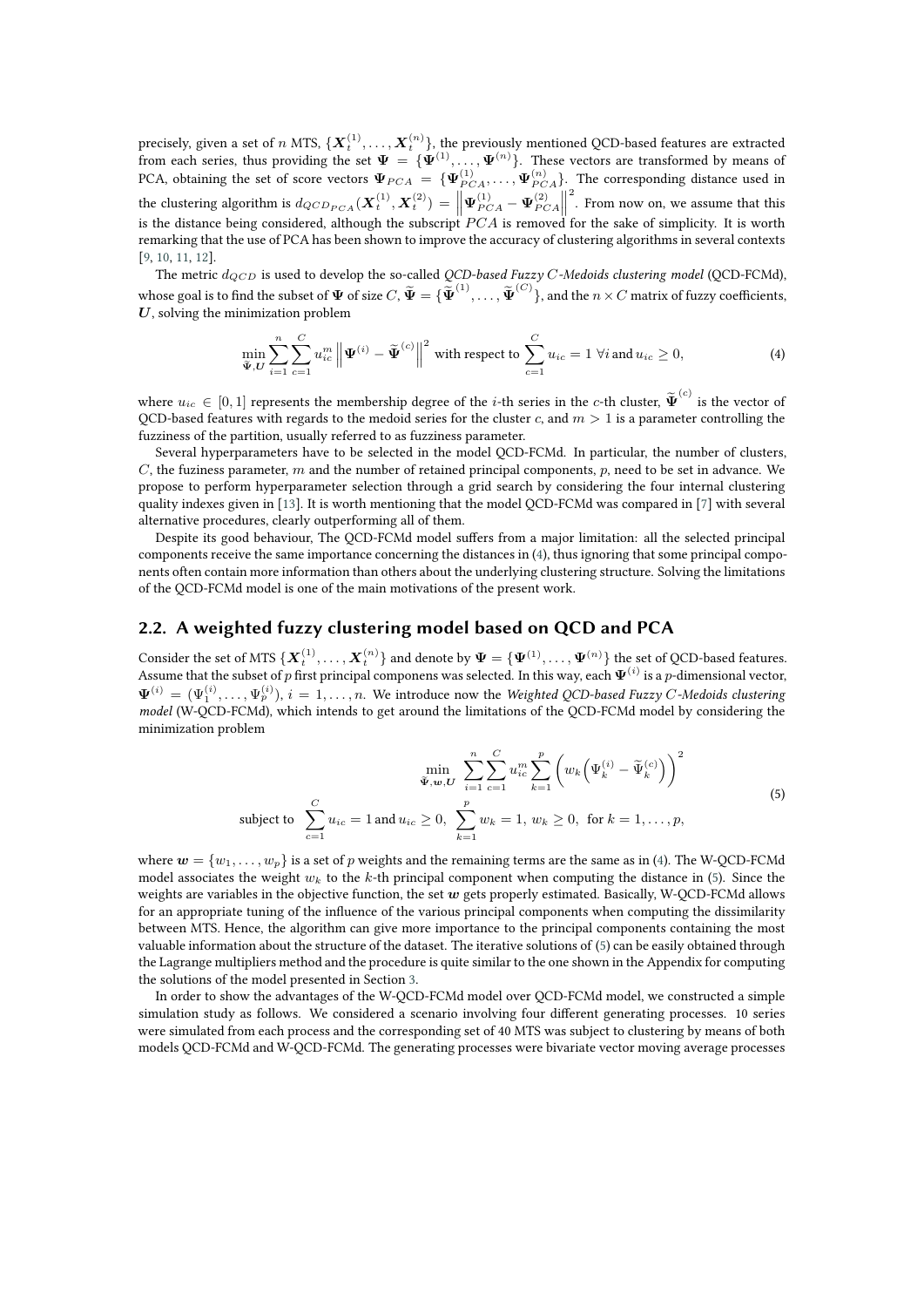with vectorized matrices of coefficients  $(-0.3, 0, 0, 0)$ ,  $(0.5, 0, 0, 0)$ ,  $(0, 0, 0.3, 0)$  and  $(0, 0, 0, 0.7)$ , and Gaussian innovations. The number of clusters was set to  $C = 4$ . The series length was set to  $T = 300$ . Several values for the fuzziness parameter,  $m$ , and the retained number of principal components,  $p$ , were taken into account. Specifically, we considered  $m = 1.4, 1.6, 1.8, 2$  and  $p = 1, 2, 3, 4, 5$ .

According to our clustering purpose, the partition defined by the generating processes was assumed to be the true partition (the ground truth) and the assessment of both approaches was carried out with the fuzzy extension of the Adjusted Rand Index [\[14\]](#page-8-7), denoted by FARI. The simulation procedure was repeated 200 trials and average values of FARI were calculated for each combination of  $m$  and  $p$ . Table [1](#page-3-1) contains the results. It is clear that, overall, the model W-OCD-FCMd substantially outperformed OCD-FCMd in most of the settings. The only exception was when  $p = 1$ , when both models are the same (only one weight is present in W-QCD-FCMd for the first principal component). We have performed additional numerical experiments, achieving similar results. Therefore, we conclude that the W-QCD-FCMd model substantially improves the QCD-FCMd model.

<span id="page-3-1"></span>

|       |            | $m = 1.4$ | $m=1.6$ | $m=1.8$ | $m=2$ |
|-------|------------|-----------|---------|---------|-------|
| $p=1$ | QCD-FCMd   | 0.58      | 0.53    | 0.50    | 0.40  |
|       | W-QCD-FCMd | 0.55      | 0.55    | 0.49    | 0.45  |
| $p=2$ | QCD-FCMd   | 0.70      | 0.53    | 0.36    | 0.26  |
|       | W-QCD-FCMd | 0.86      | 0.82    | 0.72    | 0.55  |
| $p=3$ | QCD-FCMd   | 0.78      | 0.53    | 0.38    | 0.31  |
|       | W-QCD-FCMd | 0.91      | 0.84    | 0.65    | 0.52  |
| $p=4$ | QCD-FCMd   | 0.45      | 0.33    | 0.23    | 0.20  |
|       | W-QCD-FCMd | 0.60      | 0.48    | 0.38    | 0.30  |
| $p=5$ | QCD-FCMd   | 0.32      | 0.23    | 0.17    | 0.13  |
|       | W-QCD-FCMd | 0.28      | 0.32    | 0.25    | 0.18  |

**Table 1**

Average FARI obtained by QCD-FCMd and W-QCD-FCMd in the simulation scenario. For each pair  $(p, m)$ , the best result is shown in bold.

# <span id="page-3-0"></span>**3. The QCD-based exponential weighted fuzzy C-medoids clustering model with spatial component**

In the context of previous sections, we propose to perform partitional fuzzy clustering on  $\{\pmb{X}_t^{(1)},\dots,\pmb{X}_t^{(n)}\}$  by using the *Weighted QCD-based Exponential Fuzzy C-Medoids clustering model with Spatial component* (EW-QCD-FCMd-S), whose aim is to find the subset of  $\Psi$  of size  $C, \widetilde{\Psi} = {\{\widetilde{\Psi}^{(1)}, \ldots, \widetilde{\Psi}^{(C)}\}}$ , the set of p weights  $w =$  $\{w_1, \ldots, w_p\}$ , and the  $n \times C$  matrix of fuzzy coefficients,  $\bm{U} = (u_{ic})$ , solving the minimization problem:

$$
\min_{\tilde{\Psi}, \mathbf{w}, U} \sum_{i=1}^{n} \sum_{c=1}^{C} u_{ic}^{m} \Big[ 1 - \exp \big( - \beta \sum_{k=1}^{p} w_{k}^{2} (\Psi_{k}^{(i)} - \tilde{\Psi}_{k}^{(c)})^{2} \big) \Big] + \frac{\gamma}{2} \sum_{i=1}^{n} \sum_{c=1}^{C} u_{ic}^{m} \sum_{i'=1}^{n} \sum_{c' \in C_{c}} p_{ii'} u_{i'c'}^{m}
$$
\nsubject to:

\n(6)

<span id="page-3-2"></span>
$$
\sum_{c=1}^{C} u_{ic} = 1, \ u_{ic} \ge 0, \text{ for } i = 1, ..., n; c = 1, ..., C, \ \sum_{k=1}^{p} w_k = 1, \ w_k \ge 0, \text{ for } k = 1, ..., p,
$$

where  $\beta > 0$  is a constant tuning the membership degrees to gain robustness to outlying series;  $P = (p_{ii'})$  is a symmetric  $n \times n$  matrix introducing information on spatial proximity of the statistical units, with  $p_{ii'} \geq 0$  for  $i \neq i'$  and  $p_{ii} = 0$ ,  $i = 1, ..., n; \gamma \geq 0$  is a coefficient regulating the effect of the spatial proximity (such as described below);  $C_c = \{1, \ldots, c-1, c+1, \ldots C\}$  denotes the set of all the clusters except cluster c; and the remaining elements are the same as in [\(5\)](#page-2-1).

The objective function in [\(6\)](#page-3-2) is formed by two specific terms, which are described in detail below.

**[1]** The term  $\sum_{n=1}^{\infty}$  $i=1$  $\sum_{i=1}^{n}$  $_{c=1}$  $u_{ic}^{m} \left[1 - \exp \left(-\beta \sum_{i=1}^{p} \right)\right]$  $k=1$  $w_k^2(\Psi_k^{(i)}-\widetilde{\Psi}_k^{(c)})^2\big)\Big]$  corresponds, in essence, to the standard term in the classical fuzzy  $\overline{C}$ -medoids clustering algorithm but including two main modifications. The Euclidean distance is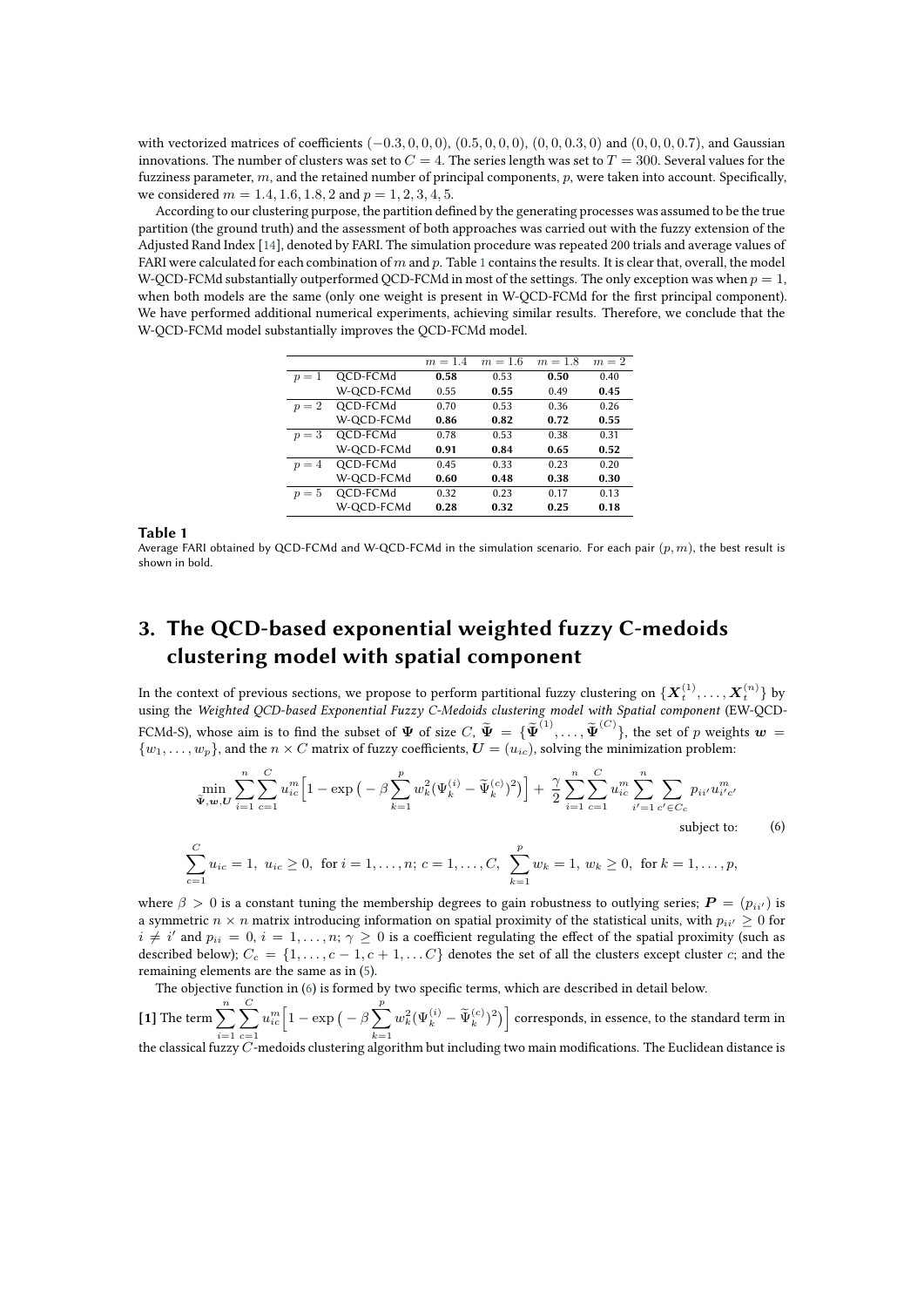replaced by an exponential-type distance to endow the clustering procedure with higher robustness against outliers [\[15\]](#page-8-8). The exponential distance assigns small weights to anomalous points and larger weights to elements from welldefined and compact clusters (for more details, see [\[15,](#page-8-8) [16\]](#page-8-9)). Moreover, this term also considers different weights for each principal component in order to improve the accuracy of the standard non-weighted version such as argued in Section [2.](#page-1-0)

**[2]** The second term,  $\frac{\gamma}{2}$  $\sum_{n=1}^{\infty}$  $i=1$  $\sum$  $c=1$  $u_{ic}^m$   $\sum_{i=1}^n$  $i'=1$ ∑︁  $c^\prime \!\in\! C_c$  $p_{ii^{\prime}} u_{i^{\prime}c^{\prime}}^m$  , is a spatial penalty term, which can be seen as a regulariza-

tion element. The matrix  $P$  incorporates the spatial information of the  $n$  units where the MTS were recorded and it is often restricted to indicate if two different units are or not contiguous, i.e.,  $P$  is usually constructed as follows:

$$
p_{ii'} = 1 \text{ if MTS } i \text{ is contiguous to MTS } i', \ 0 \text{ otherwise.} \tag{7}
$$

The goal of the spatial regularization term is penalizing the fact that two contiguous units are located in different clusters with high membership degrees, since it is expected that neighbouring sites tend to have similar features. The constant  $\gamma$  regulates the trade-off between internal cohesion based on the set  $\Psi$  and the fact that the clusters are constituted by adjacent MTS. In this way, large values of  $\gamma$  force neighbouring spatial units to belong to the same cluster, whereas when  $\gamma = 0$ , the spatial information is not taken into account.

The optimal iterative solutions of the minimization problem [\(6\)](#page-3-2) are given in the Appendix.

**Remark 1** (*Selection of*  $\beta$ ). An appropriate choice of the hyperparameter  $\beta$  is totally crucial for a good performance of the EW-QCD-FCMd-S procedure. The value of  $\beta$  is determined in this work as the inverse of the variability in the data, which is a common choice in the literature. For more details, see [\[16\]](#page-8-9).

**Remark 2** (*Selection of*  $\gamma$ ). The selection of the optimal value for  $\gamma$  is a complex problem and frequently relies on heuristic procedures. To that aim, we adapt a procedure given in [\[17\]](#page-8-10), which is based on maximizing the so-called within cluster spatial autocorrelation.

A brief simulation study was carried out in order to assess the behaviour of the EW-QCD-FCMd-S model. The simulation mechanism involved two vector autoregressive processes or order 1, denoted by VAR<sub>1</sub> and VAR<sub>2</sub>, with vectorized matrices of coefficients  $(-0.2, 0.2, 0.2, 0.2)$  and  $(0.3, -0.2, 0, 0)$ , respectively, and Gaussian innovations. Ten different series were generated from each process. The first 8 MTS and MTS 19 and 20 pertained to VAR<sub>1</sub>. On the other hand, MTS from 9 to 18 were associated with VAR<sub>2</sub>. We encapsulated the spatial information by means of a matrix  $P$  indicating that the first 10 MTS belonged to the same area, the same holding for the last 10 MTS. The matrix  $P$  was constructed as

$$
p_{ij} = 1, i, j = 1, \dots, 10, i \neq j, \ p_{kl} = 1, k, l = 11, \dots, 20, k \neq l.
$$
\n
$$
(8)
$$

The remaining entries of the matrix  $\bm{P}$  were set to zero. The number of clusters was set to  $C=2$ . The series length was set to  $T = 500$ . The hyperparameter  $\beta$  was chosen to be  $\beta = 1$  for illustrative purposes. Concerning the number of principal components, p, we selected the optimal value of  $p \in \{2, \ldots, 6\}$  according to the FARI attained when  $\gamma = 0$  and the true partition is given by the true generating processes, which resulted  $p = 2$ .

The simulation mechanism was performed for all pairs  $(m, \gamma)$ , with  $m = 1.4, 1.6, 1.8, 2$  and  $\gamma = 0, 0.01, 0.05$ , 0.1, 0.2, 0.5. Note that, when  $\gamma = 0$ , there is no spatial penalization term, whereas when increasing the values of  $\gamma$ , more importance is given to this term, which is, the clusters are more required to be formed by series in the same area to a higher extent.

To gain insights into the behaviour of EW-QCD-FCMd-S from a spatial point of view, we recorded, for each pair  $(m, \gamma)$ , the sum of the membership degrees of the MTS 9, 10, 19 and 20 with respect to the cluster in which they must be located according to the matrix  $P$ . In other words, we took the membership degrees of MTS 9 and 10 in the cluster where MTS 1-8 showed a higher membership degree. Analogously, we took the membership degrees of MTS 19 and 20 in the cluster where MTS 11-18 showed a higher membership degree. The average of the 4 previous quantities was taken into account. Note that this measure indicates to what extent the spatial requirements defined by P are fulfilled. Results are given in Table [2](#page-5-1) concerning 200 simulation trials. As expected, when  $\gamma = 0$ , the corresponding quantities are close to 0 as the grouping is made uniquely based on underlying generating processes. When the value of  $\gamma$  increases, the MTS 9, 10, 19 and 20 are more affected by the penalization term, constituting clusters along with MTS in the same areas, and the corresponding measures also increase. Indeed, for  $\gamma = 0.5$ , the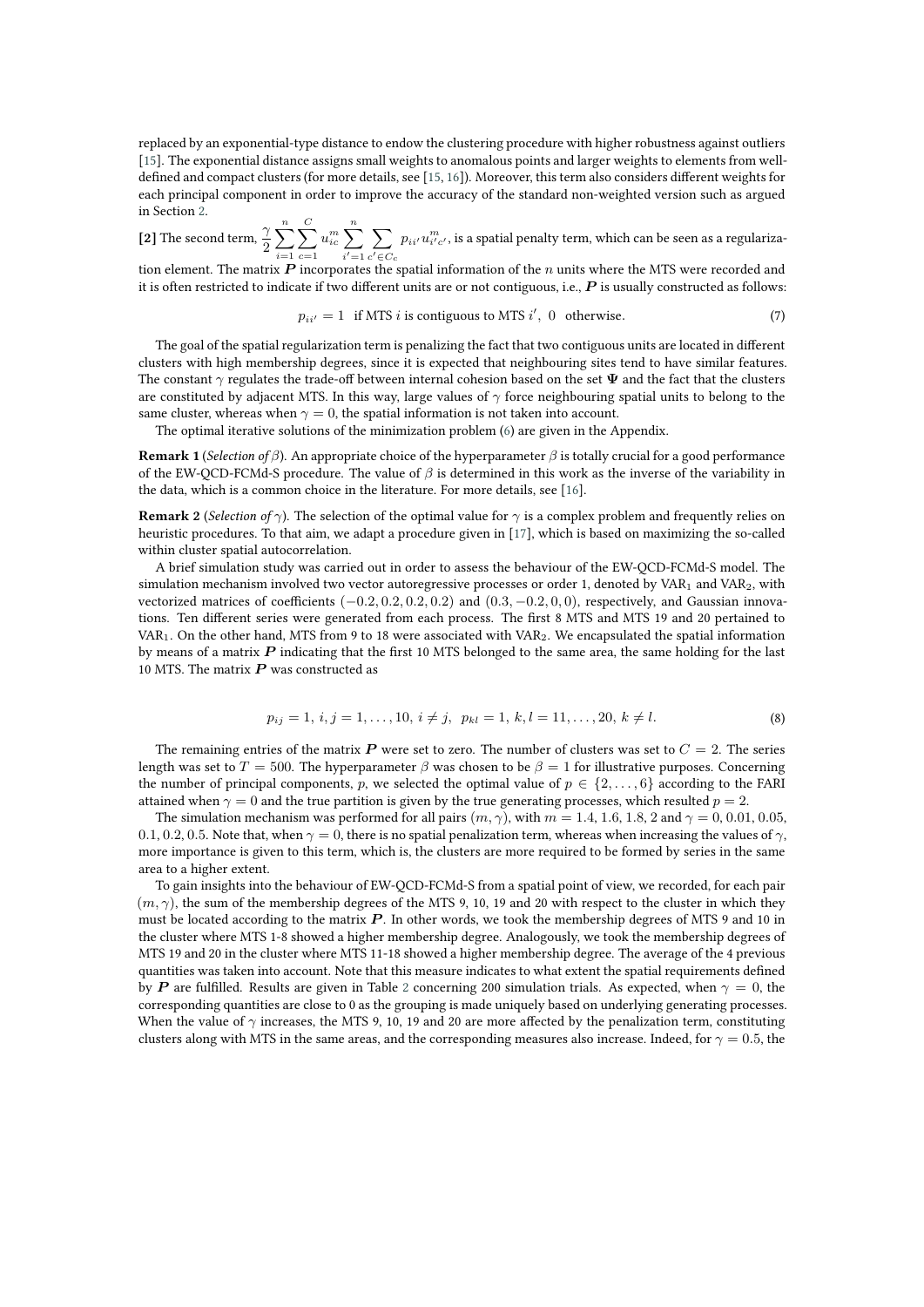<span id="page-5-1"></span>

|                 | $m = 1.4$ | $m=1.6$ | $m=1.8$ | $m=2$ |
|-----------------|-----------|---------|---------|-------|
| $\gamma=0$      | 0.05      | 0.07    | 0.08    | 0.08  |
| $\gamma = 0.01$ | 0.06      | 0.08    | 0.11    | 0.14  |
| $\gamma = 0.05$ | 0.17      | 0.23    | 0.27    | 0.29  |
| $\gamma=0.1$    | 0.44      | 0.45    | 0.44    | 0.43  |
| $\gamma=0.2$    | 0.78      | 0.69    | 0.64    | 0.58  |
| $\gamma=0.5$    | 0.90      | 0.86    | 0.81    | 0.76  |
|                 |           |         |         |       |

#### **Table 2**

Average membership degree of MTS 9, 10, 19 and 20 with respect to the cluster they must belong according to the matrix  $P$ .

spatial requirement gets so stringent that the series are located in their spatial clusters with very high membership degrees.

# <span id="page-5-0"></span>**4. Application. Spatial clustering of Spanish regions based on mobility time series during COVID-19 pandemic**

In this section we develop a study case related to the non-supervised classification of geographical zones in terms of their temporal records of some mobility indicators concerning the COVID-19 pandemic.

In particular, we considered mobility time series observed during COVID-19 outbreak in the 17 autonomous communities of Spain. Specifically, we recorded daily data about mobility in (i) retail and recreation places, (ii) groceries and pharmacies and (ii) transit stations. The three variables are measured as a percentage of change with respect to a baseline level associated with the pre-pandemic stage. The sample period spans from 15th February 2020 to 22nd May 2021, thus resulting serial realizations of length  $T = 1096$ . Each community is described by means of a trivariate series indicating the daily percent of change in mobility with respect to the mentioned locations. Note that, from an epidemological point of view, it is reasonable to think that the joint behaviour of these three quantities is different depending on the geographical location of each region.

The EW-QCD-FCMd-S model was applied to the set of 17 series. Note that 5 hyperparameters had to be chosen, namely p, C, m,  $\beta$  and  $\gamma$ . To choose p, C and m, we applied a grid search based on the four internal clustering quality indexes presented in [\[13\]](#page-8-6). To this aim, we considered the W-QCD-FCMd clustering model, which does not require the selection of  $\beta$  and  $\gamma$ . The optimal combination was  $(p, m, C) = (2, 1.7, 4)$ . Given the selected value  $p = 2$ , the hyperparameter  $\beta$  was chosen according to the procedure indicated in [\[18\]](#page-8-11). The corresponding value was  $\beta = 0.432$ . The matrix P was constructed so that  $p_{ij} = 1$  if communities i and j are adjacent and  $p_{ij} = 0$ otherwise. In this way, the only communities lacking neighbours are the Canary Islands and the Balearic Islands. The optimal value of the tuning parameter  $\gamma$  was chosen according to the procedure described in [\[17\]](#page-8-10). The optimal value of  $\gamma$  was  $\gamma = 1.76$ . The optimal weights were 0.82 and 0.18 for the first and second principal component, respectively.

Table [3](#page-6-1) shows the membership degrees concerning the 4 clustering solution given by EW-QCD-FCMd-S. For each community, the highest value for the membership degree was highlighted in bold. According to Table [3,](#page-6-1) there exist a small cluster,  $C_4$ , including the autonomous communities of Asturias (AS) and Cantabria (CA). None of the remaining communities show a high membership degree in this cluster. There are three more clusters,  $C_1$ ,  $C_2$ and 3, each one containing 5, 4, and 6 communities, respectively. Interestingly, the community of Castile and León (CL) presents membership degrees which are spread out between the 4 clusters. Hence, this region could be considered an outlier.

In order to clarify the results in Table [3,](#page-6-1) we have depicted in Figure [1](#page-6-2) a map of Spain where the communities were coloured according to the underlying crisp clustering partition (blue, red, yellow and green colours for Clusters  $C_1$ ,  $C_2$ ,  $C_3$  $C_3$  and  $C_4$ , respectively). The abbreviation of each region given in Table 3 was incorporated. It is clear from Figure [1](#page-6-2) that the resulting partition is highly interpretable from a spatial point of view, suggesting that the climate and other geographical conditions could have influenced how people moved during the COVID-19 pandemic. Clusters  $C_3$  and  $C_4$  are formed mainly by communities located in the northern part of the country, with prototypes Galicia (GA) and AS, respectively. On the other hand, Cluster  $C_1$  is constituted by communities close to the Mediterranean Sea. The medoid of Cluster  $C_1$  is the community of Castile-La Mancha (CM). It is worth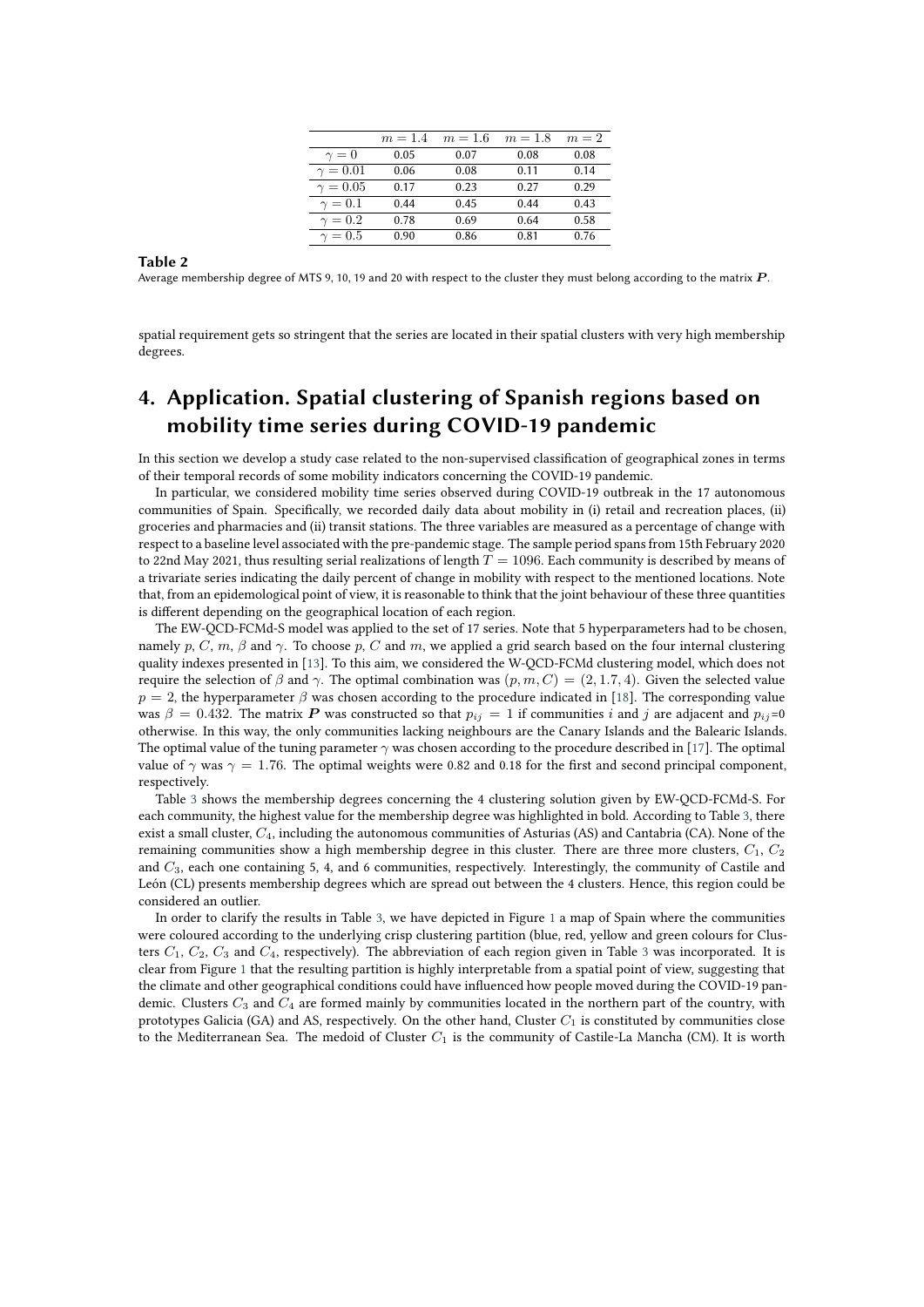<span id="page-6-1"></span>

| $C_1$ | $C_2$ | $C_3$ | $C_4$ |
|-------|-------|-------|-------|
| 0.71  | 0.19  | 0.08  | 0.03  |
| 0.25  | 0.54  | 0.21  | 0.01  |
| 0.00  | 0.00  | 0.00  | 1.00  |
| 0.77  | 0.13  | 0.04  | 0.05  |
| 0.21  | 0.30  | 0.44  | 0.06  |
| 0.00  | 1.00  | 0.00  | 0.00  |
| 0.12  | 0.14  | 0.17  | 0.58  |
| 0.26  | 0.29  | 0.35  | 0.10  |
| 1.00  | 0.00  | 0.00  | 0.00  |
| 0.62  | 0.18  | 0.10  | 0.10  |
| 0.09  | 0.85  | 0.04  | 0.02  |
| 0.04  | 0.17  | 0.74  | 0.05  |
| 0.00  | 0.00  | 1.00  | 0.00  |
| 0.03  | 0.07  | 0.89  | 0.01  |
| 0.06  | 0.12  | 0.81  | 0.01  |
| 0.23  | 0.70  | 0.03  | 0.04  |
| 0.76  | 0.16  | 0.04  | 0.04  |
|       |       |       |       |

#### **Table 3**

Membership degrees for the 17 Spanish communities by considering the EW-QCD-FCMd-S model and a 4 cluster partition. For each community, the highest value for the membership degree was highlighted in bold.

<span id="page-6-2"></span>

**Figure 1:** Map of Spain highlighting the crisp clustering partition given by the model EW-QCD-FCMd-S. Each community is represented in a different colour according to its cluster (blue, red, yellow and green colour for cluster  $C_1$ ,  $C_2$ ,  $C_3$  and  $C_4$ , respectively). A darker colour was used for the medoid communities.

remarking that the only Mediterranean area not included in Cluster  $C_1$  from a crisp point of view, the region of Murcia (MC), shows a relatively high membership in this group, 0.23. Finally, Cluster  $C_2$  is the more heterogeneous cluster from a geographical perspective. This cluster is composed by a northern community, Aragon (AR), a central community, Madrid (MD), a southern zone, Murcia (MC), and the insular area of the Canary Islands (CI), which corresponds to the medoid. These islands are located far away from the Iberian Peninsula although they are shown near Andalusia (AN) in Figure [1](#page-6-2) for the sake of simplicity. It is important to emphasize that, although the elements in Cluster  $C_2$  are not spatially connected, the strong similarity shown by the corresponding MTS offsets the spatial penalization term and provokes the formation of this group. Further investigations based on epidemiological data will be carried out so as to explain the formation of this group.

### <span id="page-6-0"></span>**5. Concluding remarks**

In this work, we have extended a fuzzy clustering model for multivariate time series based on QCD and PCA. The former model employs a set of features obtained through the smoothed CCR-periodogram and performs the traditional fuzzy  $C$ -medoids clustering algorithm by considering the squared Euclidean distance in the principal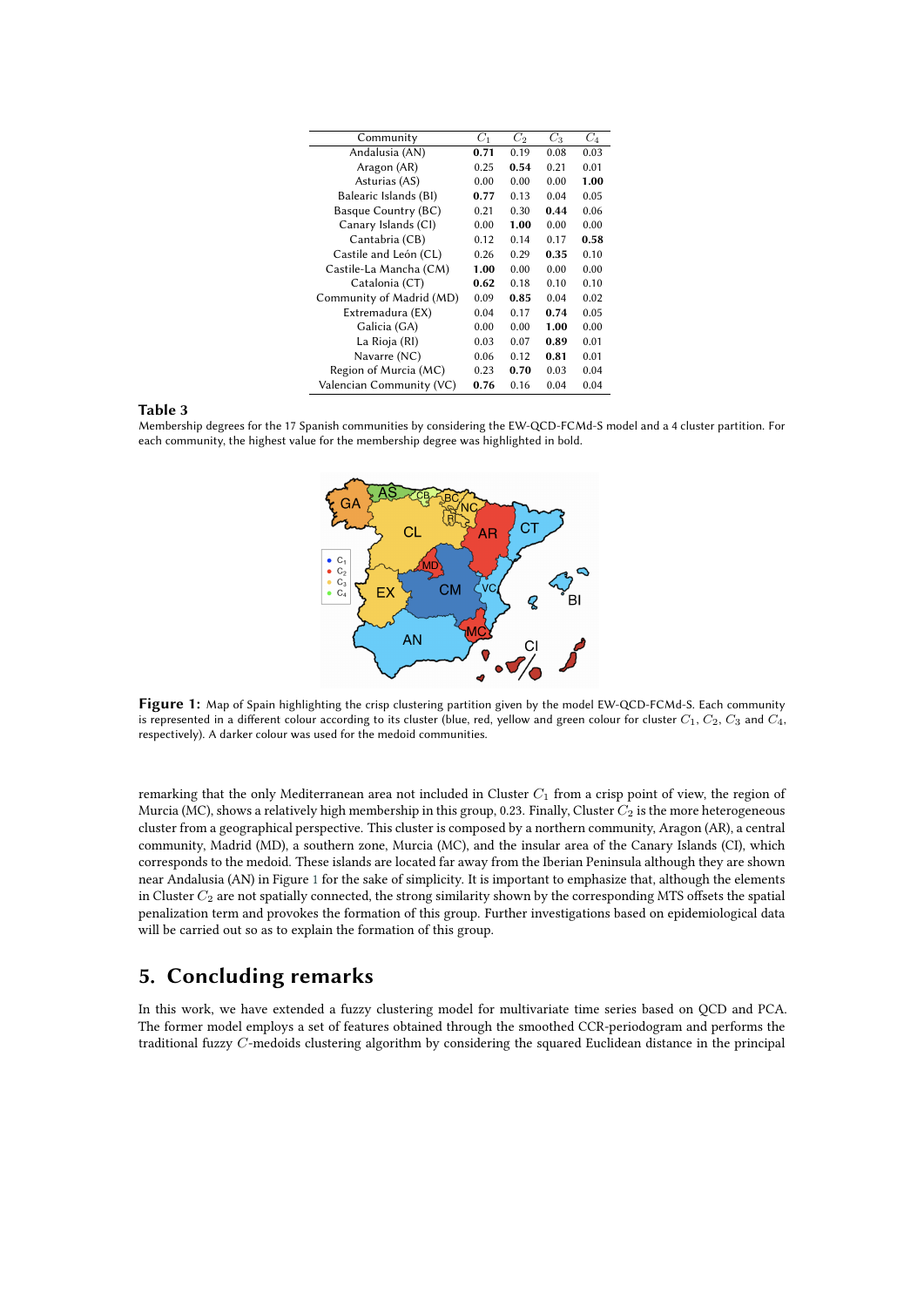components space.

The proposed extension is based on two tools. On the one hand, a system of weights is introduced in the objective function so that more importance is given to the principal components having more discriminative ability in terms of the clustering structure. On the other hand, a penalization term which permits to take into account spatial information is considered. The resulting model uses the exponential distance, thus attaining robustness against outlying series.

We have showed that the consideration of the weighting system is totally advantageous in terms of clustering effectiveness. The behaviour of the model according to the spatial penalization term was also analysed by means of a brief example. Finally, the proposed technique was applied to cluster a dataset containing COVID-19 data where the MTS come from different geographic locations, leading to illuminating conclusions.

### **Appendix**

Here we derive the iterative solutions of the constrained minimization problem [\(6\)](#page-3-2) via the Lagrangian multiplier method. First, consider the corresponding Lagrangian function taking the form:

$$
L(\mathbf{U}, \mathbf{w}, \lambda, \rho) = \sum_{i=1}^{n} \sum_{c=1}^{C} u_{ic}^{m} \Big[ 1 - \exp \big( -\beta \sum_{k=1}^{p} w_{k}^{2} (\Psi_{k}^{(i)} - \widetilde{\Psi}_{k}^{(c)})^{2} \big) \Big] + \frac{\gamma}{2} \sum_{i=1}^{n} \sum_{c=1}^{C} u_{ic}^{m} \sum_{i'=1}^{n} \sum_{c'' \in C_{c}} p_{ii'} u_{i'c''}^{m}
$$

$$
- \sum_{i=1}^{n} \lambda_{i} \Big( \sum_{c=1}^{C} u_{ic} - 1 \Big) - \rho \Big( \sum_{k=1}^{p} w_{k} - 1 \Big), \quad (9)
$$

where  $\lambda = \{\lambda_1, \ldots, \lambda_n\}$  and  $\rho$  stand for the Lagrange multipliers concerning the constraints of the membership degrees and the weights, respectively.

By fixing  $w$  and setting equal to zero the partial derivatives of L with respect to  $u_i$  and  $\lambda_i$ , for arbitrary  $i \in \{1, \ldots, n\}$  and  $c \in \{1, \ldots, C\}$ , we obtain that

<span id="page-7-0"></span>
$$
\frac{\partial L(\boldsymbol{U},\boldsymbol{w},\boldsymbol{\lambda},\rho)}{\partial u_{ic}}=0,\,\,\frac{\partial L(\boldsymbol{U},\boldsymbol{w},\boldsymbol{\lambda},\rho)}{\partial \lambda_{i}}=0,
$$

is equivalent to

$$
m u_{ic}^{m-1} \Big[ 1 - \exp \big( - \beta \sum_{k=1}^{p} w_k^2 (\Psi_k^{(i)} - \widetilde{\Psi}_k^{(c)})^2 \big) + \gamma \sum_{i'=1}^{n} \sum_{c'' \in C_c} p_{ii'} u_{i'c''}^m \Big] - \lambda_i = 0, \sum_{c'=1}^{C} u_{ic'} - 1 = 0. \tag{10}
$$

<span id="page-7-1"></span>From the first equation in [\(10\)](#page-7-0) follows

$$
u_{ic} = \left(\frac{\lambda_i}{m}\right)^{\frac{1}{m-1}} \left[1 - \exp\left(-\beta \sum_{k=1}^p w_k^2 (\Psi_k^{(i)} - \widetilde{\Psi}_k^{(c)})^2\right) + \gamma \sum_{i'=1}^n \sum_{c'' \in C_c} p_{ii'} u_{i'c''}^m \right]^{\frac{-1}{m-1}}.
$$
 (11)

Replacing [\(11\)](#page-7-1) in the second equation of [\(10\)](#page-7-0), we obtain

$$
\left(\frac{\lambda_i}{m}\right)^{\frac{1}{m-1}} \sum_{c'=1}^C \left[1 - \exp\left(-\beta \sum_{k=1}^p w_k^2 (\Psi_k^{(i)} - \widetilde{\Psi}_k^{(c')})^2\right) + \gamma \sum_{i'=1}^n \sum_{c'' \in C_{c'}} p_{ii'} u_{i'c''}^m \right]^{\frac{-1}{m-1}} = 1,\tag{12}
$$

<span id="page-7-2"></span>which yields

$$
\left(\frac{\lambda_i}{m}\right)^{\frac{1}{m-1}} = \left[\sum_{c'=1}^{C} \left[1 - \exp\left(-\beta \sum_{k=1}^{p} w_k^2 (\Psi_k^{(i)} - \widetilde{\Psi}_k^{(c')})^2\right) + \gamma \sum_{i'=1}^{n} \sum_{c'' \in C_c} p_{ii'} u_{i'c''}^m \right]^{-1}\right]^{-1}.
$$
 (13)

Finally, by replacing [\(13\)](#page-7-2) in [\(11\)](#page-7-1), we conclude that

<span id="page-7-3"></span>
$$
u_{ic} = \left[ \sum_{c'=1}^{C} \left( \frac{1 - e^{\left( -\beta \sum_{k=1}^{p} w_k^2 (\Psi_k^{(i)} - \tilde{\Psi}_k^{(c)})^2 \right)} + S_1}{1 - e^{\left( -\beta \sum_{k=1}^{p} w_k^2 (\Psi_k^{(i)} - \tilde{\Psi}_k^{(c)})^2 \right)} + S_2} \right)^{\frac{1}{m-1}} \right]^{-1},
$$
\n(14)